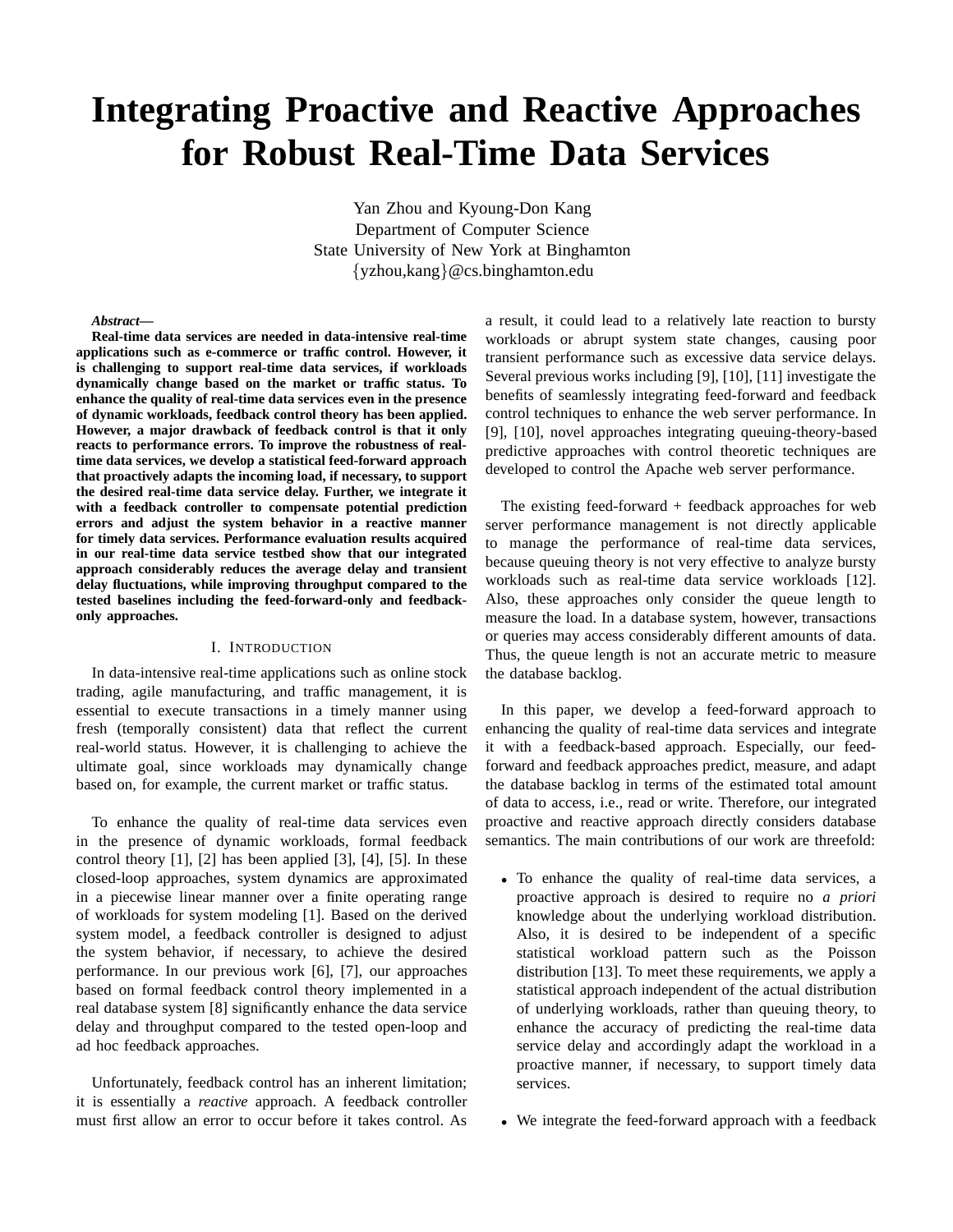control scheme for database backlog management [7] to support the desired average and transient delay for data services. Our feed-forward and feedback control approaches adjust the backlog bound via admission control, if necessary, to support the desired average and transient delay for data services in both proactive and reactive ways that are complementary to each other. To our best knowledge, no previous work on real-time data services has been done to integrate a formal feedback-based approach with a feed-forward approach despite the importance.

• We experimentally compare the effectiveness of our feed-forward+feedback scheme to several baselines using real-time data service workloads with different intensity. All our experiments are undertaken in a real-time data service testbed modeling stock trades unlike most existing work on real-time data management relying on simulations [14].

To avoid excessive data service delays in a proactive manner, it is essential to predict the impact of workload dynamics on the system performance. To support high accuracy predictions by observing the current database system status in a fine-grained fashion, we analyze the average delay for accessing a single data item. Generally, a larger (or smaller) average service delay for one data access implies a longer (or shorter) delay for processing the whole transaction or query (i.e., read-only transaction) that includes the data access. Suppose that the estimated service delay for one data item access, called  $u(t)$ , is known at arbitrary time t. In this case, our proactive admission control scheme is able to adapt the database backlog, if necessary, to support the desired data service delay. For example, suppose that the estimated delay for processing one data item is 0.2 ms and the desired service delay bound for processing a transaction is 2s. In this example, the database should process no more than 10,000 data items to ensure that a transaction is processed in 2s. Thus, our approach is *fine-grained, directly considering database dynamics*.

A key issue is how to predict  $u(t)$  despite potential irregularities in workloads. To deal with the irregularity in the underlying distribution of  $u(t)$ , we take advantage of the Central Limit Theorem (CLT) [13]. The CLT is a powerful statistical tool. It states that the average of a large number of samples tends to approximate a normal distribution *regardless of the underlying statistical distributions* in individual samples [13]. Hence, our feed-forward approach is *not tied to a specific statistical workload model*. Also, our feed-forward approach is *event-driven*. It predicts the backlog bound for real-time data services as soon as a specified number of samples become available; therefore, it does not have to wait for the next feedback control signal computed periodically. (A detailed description of our feed-forward approach is given

in Section III.)

To further enhance the performance of real-time data services, we integrate the feed-forward approach with a feedback-based admission control scheme for real-time data services [7]. By integrating them, we create the following benefits for real-time data services:

- Our feed-forward approach substantially reduces the workload burstiness by adapting workloads in a proactive manner, if necessary, to support the desired real-time data service delay. As a result, feedback control becomes more effective too, because the possibility of severe overload significantly exceeding the operating range of workloads used for system modeling and closed-loop design (discussed in Section IV) is reduced via feedforward control. Although a feed-forward approach may not completely prevent overload conditions, it enhances the robustness of real-time data services.
- As the system status is predicted based on the past delay measurements, feed-forward predictions are not always accurate due to potentially unpredictable workload or system state variations. To compensate possible inaccuracies in predictions, we integrate feed-forward and feedback control techniques. Thus, the integration is mutually beneficial to each other.
- As a result, the integrated approach is more adaptive to dynamic workloads compared to feedback-only approaches for real-time data services such as [4], [3], [5], [6], [7]. This is a key feature needed to improve the quality of real-time data services in dynamic environment.

For performance comparisons, we have conducted extensive experiments in our stock-trading testbed. We extend the Berkeley DB [8] (an open source database from Oracle) to support real-time data services via the feed-forward and feedback schemes. The tested workloads are not only within but also beyond the operating range to explore the system behaviors extensively, unlike most existing work on feedback control of real-time data services [4], [3], [5], [6], [7] that only considers workloads within the operating range. The open-loop approach, i.e., the unmodified Berkeley DB, and feed-forward-only approach based on the CLT fail to support the desired data service delay bound even for relatively light workloads. The feedback-only approach shows stable performance within the operating range; however, the performance degrades noticeably as workloads increase substantially exceeding the operating range. In contrast, the integrated approach closely supports the desired delay bound for data services even for the load that is 8.75 times the load heaviest within the operating range. In the operating range, our integrated approach considerably outperforms the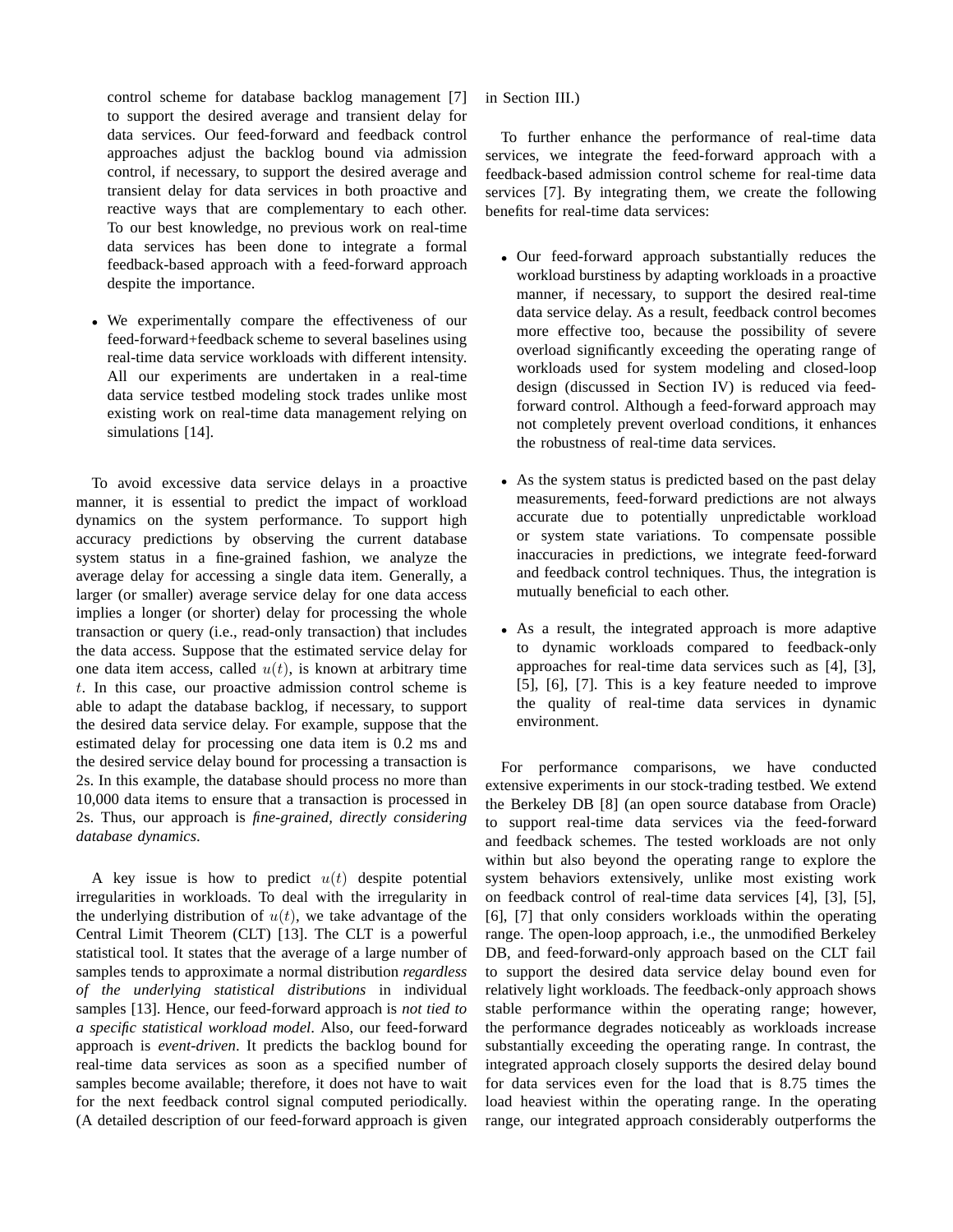tested baselines in terms of not only service delay but also throughput by proactively smoothing the workload burstiness, while correcting potential inaccuracies in predictions in the closed-loop.

The remainder of this paper is organized as follows. The overall system structure of our database and the overview of our approach are described in Section II. Our feedforward control approach based on the CLT is discussed in Section III. A description of feedback control design is given in Section IV. Performance evaluation results are described in Section V. Section VI discusses related work. Finally, Section VII concludes the paper and discusses future work.

# II. SYSTEM OVERVIEW

In this section, the objective of our QoS-aware data services, the overall system architecture, and a high-level description of our approaches to supporting the desired data service performance are discussed.

# *A. QoS-Aware Data Service Objectives*

In this paper, the service delay  $s_i$  of the  $i^{th}$  data service request is the sum of the TCP connection delay  $c_i$ , queuing delay  $q_i$ , and transaction execution delay  $e_i$  in the database. In Table I, an exemplar service level agreement (SLA) considered in this paper is shown. In this SLA, the service delay needs to be shorter than or equal to  $S_t = 2s$ , because most clients are likely to leave if the service delay becomes longer than a few seconds [15]. We also specify transient performance requirements. An overshoot  $S_v$ , if any, is a transient service delay longer than  $S_t$ . It is desired that  $S_v \leq 2.5s$  and  $S_v$  reduces to be equal to or less than 2s within the settling time  $T_v = 10s$ .

For feedback control, the  $k^{th}$ ( $\geq 1$ ) sampling period is the time interval  $[(k-1)P, kP)$  and the  $k^{th}$  sampling instant is equal to time  $kP$ . In this paper, we set the sampling period  $P = 1s$ . Because hundreds of (or more) transactions finish in 1s in our stock trading testbed, performance measurement for  $P = 1s$  is reliable. If a considerably larger number of transactions finish accessing a large amounts of data in 1s due to bursty workloads, our feed-forward approach may adapt the backlog bound before the next sampling instant, if necessary, to support timely data services. All the tested approaches, including ours, applying feedback control theory use the same sampling period for fair performance comparisons in Section V.

#### *B. System Architecture*

Figure 1 shows the architecture of our QoS-aware data service testbed, called Chronos, built on top of Berkeley DB [8]. Compared to the previous version [7], Chronos is extended by the integrated feed-forward and feedback control

TABLE I DESIRED PERFORMANCE





Fig. 1. System Architecture

schemes.

At time  $t$ , the admission controller in Figure I accepts a newly incoming transaction from a client, if the backlog computed by the backlog estimator does not exceed the current backlog bound,  $\ell(t)$ , after accepting the new request. Otherwise, the database drops the newly arriving requests and returns busy messages to the corresponding clients.

In Figure 1, the feed-forward controller proactively adapts  $\ell(t)$  at arbitrary time t to derive  $\ell(t+1)$  to be applied to incoming data service requests, if the specified number of samples required for the CLT-based delay prediction becomes available. In addition, the feedback controller periodically adapts the backlog bound to support the desired data service delay. At a sampling instant, the feedback control signal is computed and added to the current backlog bound to compensate the potential inaccuracy of feed-forward control.

The database server schedules accepted requests in an FCFS manner. For concurrency control, we currently apply 2PL (two phase locking). As most existing databases support FCFS and 2PL, our approach is easy to deploy. Also, realtime transaction scheduling and concurrency control schemes [14] are not directly applicable, since most e-commerce applications considered in this paper do not have explicit deadlines for individual transactions.

The database server processes data service requests and periodically updates stock prices received from the stock quote server to support the freshness of stock prices. 3000 stock prices are periodically updated. The update period is in a range [0.2s, 5s] for each stock. We consider periodic temporal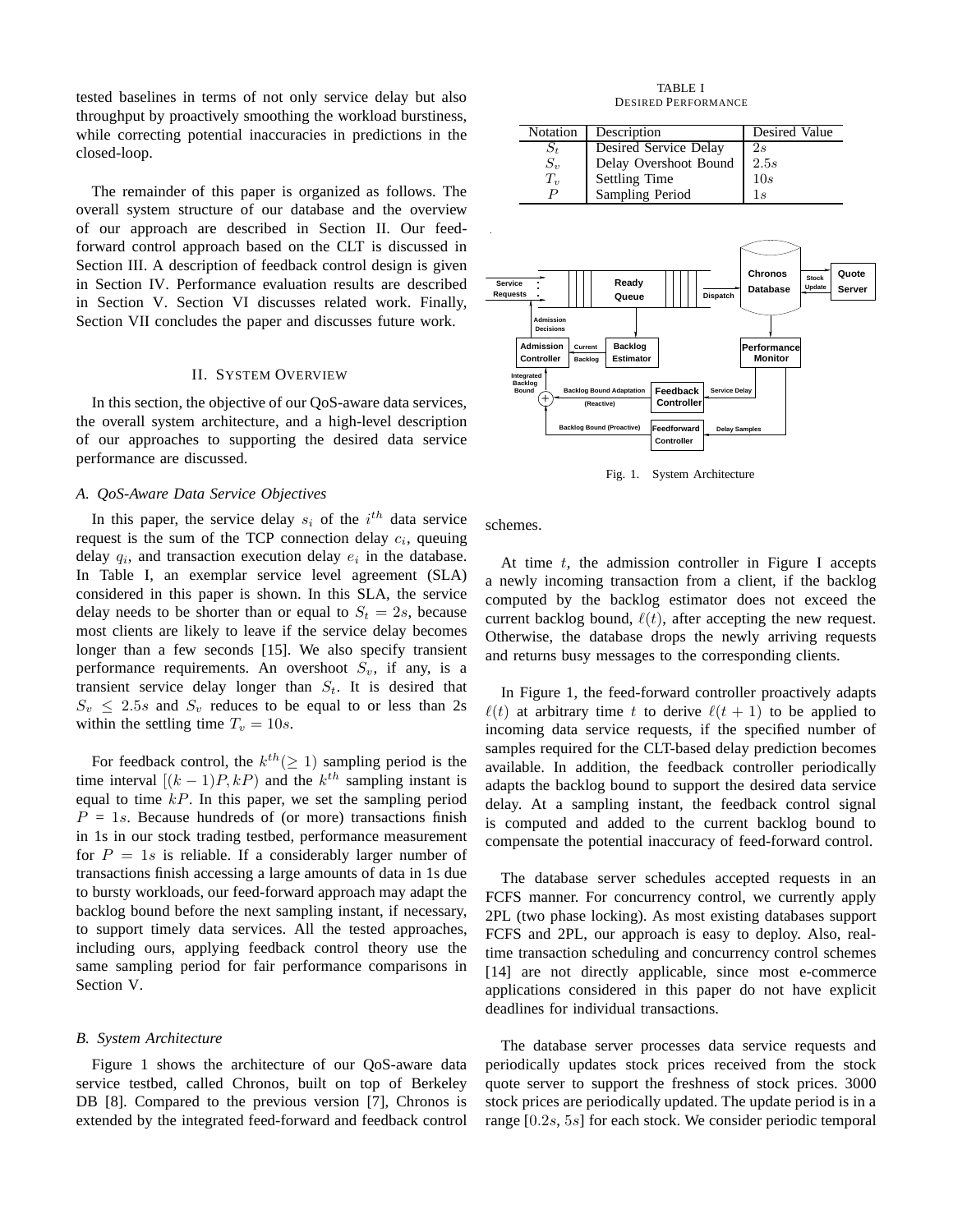data updates, since periodic updates are common in realtime databases to support data temporal consistency [14], [16].

In Chronos, we reserve dedicated threads to update stock prices. These threads for periodic updates are always executed to support the data freshness. On the other hand, admission control is applied to user requests, if necessary, to avoid overload. Further, an admitted user query or transaction has to wait for the next available thread to start execution. Thus, periodic temporal data updates receive higher priorities than user transactions to support the freshness, similar to [16], [14].

#### *C. Estimating Database Backlog*

To estimate the database backlog, i.e., the amount of data for the database to process, we leverage our stock trading database schema and semantics of transactions/queries that largely affect the amount of data to process and database performance.

Chronos provides four types of transactions: view-stock, view-portfolio, purchase, and sale for seven tables [7], similar to the TPC-W benchmark [17]. In addition, Chronos supports periodic temporal data updates for real-time data services.<sup>1</sup> For a transaction (or query)  $T_i$  from a client, we estimate the amount of data to access by leveraging the information about the database schema and transaction types.

- **view-stock**: To process this query, Chronos needs to access STOCKS and QUOTES tables that hold  $\lt$ stock symbol, full company name, company ID $>$ and <company ID, current stock price> for each company. By parsing the query, Chronos finds the number of companies  $n_c$  specified in the query. Chronos then calculates the amount of data to access for  $T_i$ :  $n_i = n_c \cdot \{r(\text{STOCKS}) + r(\text{QUOTES})\}$  where  $r(x)$  is the average size of a row (i.e., the average number of bytes in a row) in table  $x$ .
- **view-portfolio**: Via this query, a client can see certain stock prices in its portfolio. For each stock item in the portfolio, Chronos looks up the PORTFOLIOS table that holds <client ID, company ID, purchase price, shares> to find the company IDs used to look up the QUOTES table. Thus, the estimated amount of data accessed by this query is:  $n_i = |portfolio(id)| \cdot \{r(PORTFOLIOS)$  $+ r(QUOTES)$ } where  $|portfolio(id)|$  is the number of stock items in the portfolio owned by the client whose ID is id.
- **purchase**: If a client places a purchase order for a stock item, Chronos first retrieves the current stock price from the QUOTES table. If the purchased stock

<sup>1</sup>We do not include temporal data updates for backlog estimation, because temporal data are always updated via resource reservation as discussed in Section II-B.

item was not in the portfolio before the purchase, the stock item and its purchase price are appended to the portfolio. If it is already in the portfolio, Chronos updates the corresponding shares. Hence, the estimated amount of data accessed by a PURCHASE transaction is:  $n_i = r(\text{QUOTES}) + (|portfolio(id)| + 1)$  $\cdot$   $r$ (PORTFOLIOS).

• **sale**: A client can sell a subset of its stocks in the portfolio via a sale transaction. To process a sale transaction, Chronos scans the PORTFOLIOS table to look up the stock items belonging to this client's portfolio. Using the stock IDs found in the PORTFOLIOS table, Chronos searches the QUOTES table to find the corresponding stock prices. After that, Chronos updates the client's portfolio in the PORTFOLIOS table to indicate the sale. Thus, the estimated amount of data accessed by a SALE transaction is:  $n_i = |portfolio(id)| \cdot r(PORTFOLIOS) +$  $n_{sell} \cdot r(\text{QUOTES}) + n_{sell} \cdot r(\text{PORTFOLIOS})$  where  $n_{sell}$ is the number of stock items to sell.

Let  $q(t)$  represent the number of the requests in the ready queue at time  $t$ . We compute the database backlog at time  $t$ in a fine-grained way:

$$
n(t) = \sum_{i=1}^{q(t)} n_i
$$
\n<sup>(1)</sup>

In this paper, the transaction size is measured in terms of the number of data accesses, e.g., the number of the stock prices to read or the number of portfolio updates, needed to process the transaction. For different types of data, such as images, backlog estimation should consider the size of individual data items as well as the number of data to access.

# *D. Predictive and Reactive Backlog Bound Adaptation*

**Proactive Adaptation.** The feed-forward controller shown in Figure 1 aims to proactively adjust the backlog bound, if necessary, to achieve the target performance specified in Table I. A high-level description of the overall feed-forward control procedure follows.

- If the required number of samples become available at time  $t$ , the feed-forward scheme derives the expected delay for processing a single data item,  $u(t)$ , by applying the CLT in an event-driven fashion (discussed in Section III).
- To support the target service delay  $S_t$  described in Table I, the feed-forward approach computes a new backlog bound, which will be used until the next potential update of the backlog bound via either feed-forward or feedback control, using  $u(t)$ :

$$
\ell(t+1) = \frac{S_t}{u(t)}\tag{2}
$$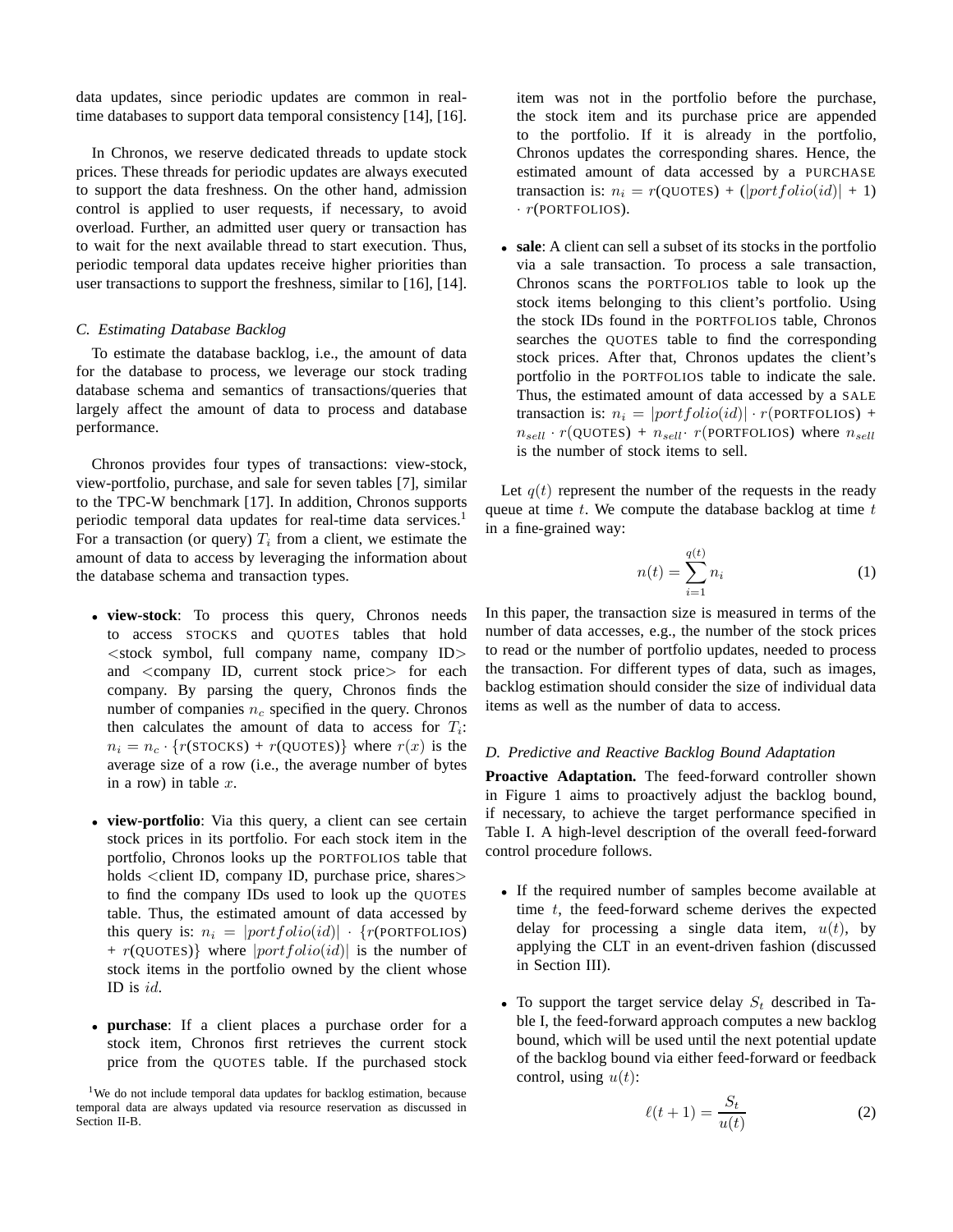**Reactive Backlog Bound Adjustment.** The feedback controller models the relation between the database backlog and data service delay, since the delay increases as the backlog increases and vice versa. Based on the system model, the controller is designed to compute how much backlog needs to be adapted to support the desired delay bound (discussed in Section IV). Let  $m(k)$  denote the number of the data service requests, i.e., transactions and queries, finished in the  $k^{th}$  sampling period. Our feedback-based admission controller works as follows:

- At the  $k^{th}$  sampling instant, the feedback controller computes the service delay  $s(k) = \sum_{i=1}^{m(k)} s_i/m(k)$  and delay error  $e(k) = S_t - s(k)$  where  $s_i$  is previously defined in Sections II-A.
- Based on  $e(k)$ , the feedback controller computes the required backlog bound adjustment  $\delta \ell(k)$  at the the  $k^{th}$ sampling instant, i.e., time  $kP$ .
- Finally, it computes the backlog bound for the next sampling period:  $\ell(k+1) = \ell(k) + \delta\ell(k)$ . Note that the feed-forward approach may update the new backlog bound before the  $(k + 1)^{th}$  sampling instant, if new samples become available.

#### III. DESIGN OF FEED-FORWARD CONTROL

Predicting real-time data service delays is important yet challenging, because real-time data service workloads may vary in a bursty manner. To handle the irregularity in the underlying distribution of data processing delays, we apply the Central Limit Theorem (CLT) [13]. According to the CLT, the average of a large number of independent samples, where each sample may have an arbitrary distribution, approximates a normal distribution [13]. More specifically, the average of samples closely approximates a normal distribution when the number of sample  $N$  is equal to or bigger than 30. Although taking more samples may increase the accuracy of prediction, we choose to set  $N = 30$  to enhance the adaptivity of real-time data services to dynamic workloads.

Also, for each sample, we obtain a sufficient number of delay measurements. In our approach, one sample represents the average delay for accessing one data item computed over 1,000 (or more) recent data accesses. The size of one sample is a tunable parameter. We select 1,000 as the size of a sample to observe a relatively large number of data accesses without waiting excessively to get one sample. In a high performance database for e-commerce, thousands or even more data accesses can be processed per second. In our performance evaluation (Section V), approximately  $6,000 -$ 13,000 data accesses are processed per second.

We use a timer to measure the service delay defined in Section II-A and a counter to count the number of the processed data. Initially, the timer  $T = 0$  and counter  $C = 0$ . When a transaction is finished, we increase the counter  $C$  by the number of data accessed by the transaction. If  $C \ge 1,000$ , we stop the timer and read the total time  $T$  spent to process  $C$  data items. After that, we compute the average delay for accessing a single data item:

$$
u_i = \frac{T}{C} \tag{3}
$$

We then reset  $T$  and  $C$  to zero and repeat the above procedure to obtain 30 samples, i.e.,  $u_1, u_2, \ldots, u_{30}$ , that are used to predict the delay for servicing one data item by applying the CLT. Whenever the next sample, i.e.,  $u_{31}$ , becomes available, we move the sliding window by one sample to use  $u_2, u_3, \ldots, u_{31}$  for delay prediction using the most up-to-date set of samples. In this way, we aim to enhance the prediction accuracy in an event-driven manner, while supporting fast adaptivity to dynamic workloads.

The estimated delay for servicing one data access at time  $t$ ,  $u(t)$ , is calculated as the  $p^{th}$  percentile of the standard normal distribution:

$$
P[X \le u(t)] = p \tag{4}
$$

where  $u(t)$  is expected to be greater than or equal to  $p\%$  of the actual delays for accessing individual data items. Generally, a large percentile value of the distribution yields a good coverage of samples. In this paper, the predicted average delay for processing a single data item is calculated as 99.98 percentile of the standard normal distribution to ensure proper calibration of the estimation. Therefore,

$$
P(X \le u(t)) = \Phi((u(t) - \mu)/\sigma) = 0.9998
$$
 (5)

where  $\mu$ ,  $\sigma$ , and  $\Phi(\cdot)$  are the mean, standard deviation, and density function of the standard normal distribution, respectively [13].

Since the standard normal distribution table [13] gives  $\Phi(3.49) = 0.9998$ 

$$
u(t) = \mu + 3.49 \times \sigma. \tag{6}
$$

Using  $u(t)$ , the newly predicted backlog bound  $\ell(t + 1)$ is computed according to Eq 2. According to the new backlog bound, the CLT-based approach proactively regulates the incoming workload via database admission control, if necessary, to support the desired data service delay. Notably, our approach can also help system administration. If  $u(t)$ continuously increases as  $t$  increases, for example, due to the increasing popularity of an e-business, system administrators can acquire and allocate more computational resources to avoid severe degradation in the quality of real-time data services.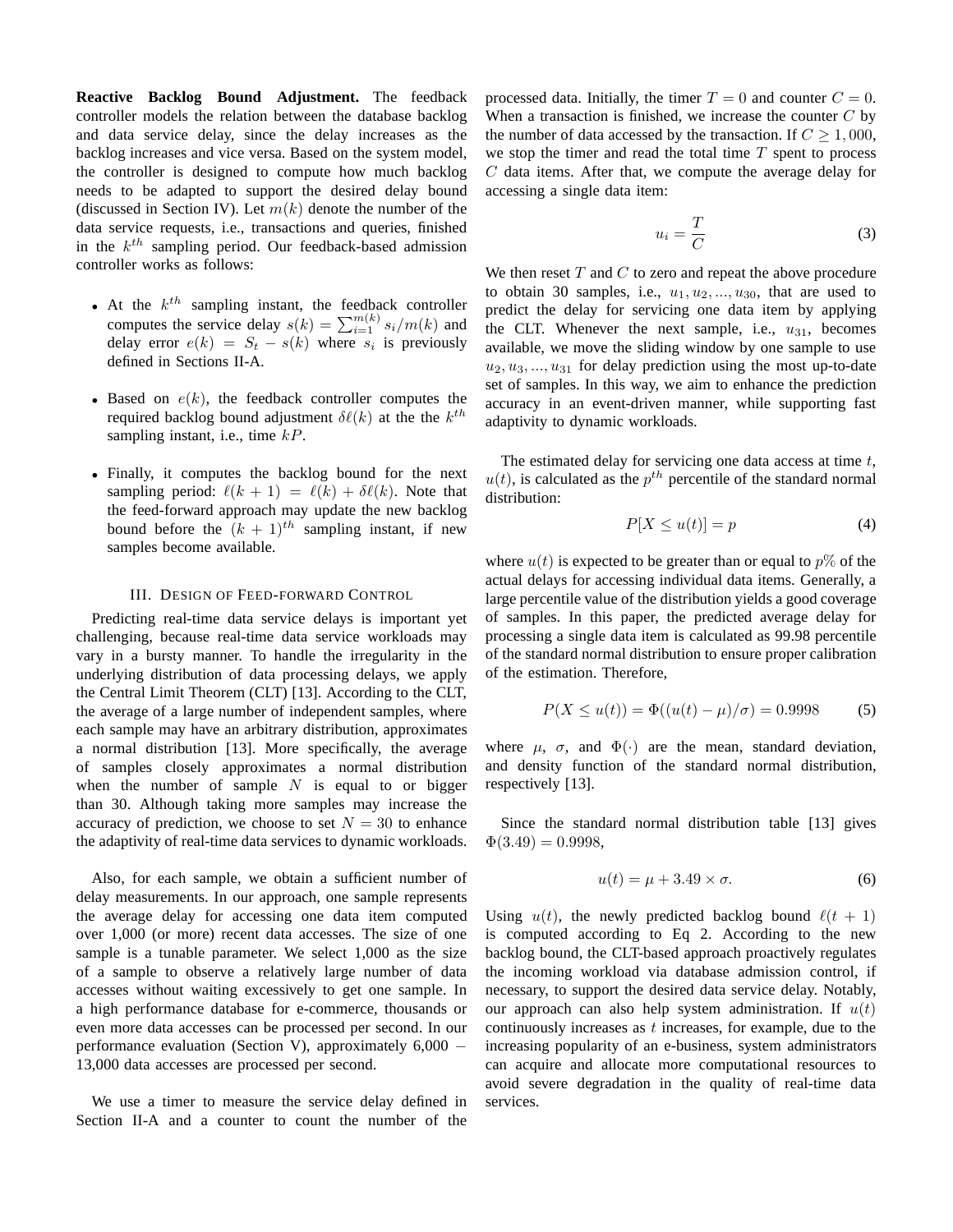

Fig. 2. Data Service Delay Control Loop

# IV. FEEDBACK CONTROL DESIGN

We apply well-established feedback control theory [1], [2] to support the desired delay bound together with our feedforward approach even in the presence of dynamic workloads. To model the relation between the database backlog and delay, we model the data service delay at the  $k^{th}$  sampling instant via the service delays and database backlogs measured at the previous  $p$  sampling instants. We express the relation in a difference equation in the discrete time domain:

$$
s(k) = \sum_{i=1}^{p} \{a_i s(k-i) + b_i \ell(k-i)\}\tag{7}
$$

where  $p(\geq 1)$  is the system order [1], [2]. Using this difference equation, we model database dynamics by considering individual transactions, potentially accessing different numbers of data.

The unknown model coefficients  $a_i$ 's and  $b_i$ 's in Eq 7 are derived via system identification (SYSID) [1] to minimize the sum of the squared errors of data service delay estimations based on database backlogs. As SYSID aims to identify the behavior of the controlled database system, Chronos accepts all incoming data service requests. Neither feed-forward nor feedback-based admission control is applied during SYSID. Stock prices are periodically updated as discussed before. In our SYSID procedure, 1200 client threads concurrently send data service requests to the database for one hour. Each client sends a service request and waits for the response from the database server. After receiving the transaction or query result, it waits for an inter-request time randomly selected in a range before sending the next data service request. For SYSID, we choose the inter-request time range [0.5s, 3.5s], since the service delay shows a near linear pattern in this area. Each transaction reads or writes 30-50 data items. Therefore, the upper bound of the operating region is:  $H_R = 1200 \times 50/0.5 = 120,000$  data access requests/second. Based on  $H_R$ , we can observe whether workloads exceed the operating range. Also, we intentionally generate bursty workloads that exceed  $H_R$  to test the robustness of realtime data services under stress in Section V. Despite the importance, most existing work on feedback control of real-time data service performance, including [4], [3], [5], [6], [7], does not consider the reliability of real-time data services beyond the operating range.

To analyze the accuracy of SYSID, we use the  $R<sup>2</sup>$  metric [1]. A control model is acceptable, if its  $R^2 \geq 0.8$  [1]. We derived the first through fourth order models and analyzed the model accuracies via the  $R^2$  metric. We choose the fourth order model that showed the best  $R^2$  value, 0.993:

$$
s(k) = 0.1015s(k-1) + 0.2767s(k-2)
$$
  
+0.4595s(k-3) + 0.0354s(k-4)  
+0.01352\ell(k-1) + 0.00032\ell(k-2)  
-0.00457\ell(k-3) + 0.00738\ell(k-4) (8)

We derive the transfer function of the open-loop database, i.e., Berkeley DB  $[8]$  in this paper, by taking the *z*-transform  $[1]$ of Eq 8:

$$
B(z) = \frac{S(z)}{L(z)}
$$
  
= 
$$
\frac{0.01352z^3 + 0.00032z^2 - 0.00457z + 0.00738z}{z^4 - 0.1015z^3 - 0.2767z^2 - 0.4595z - 0.0354}
$$
  
(9)

where  $S(z)$  is the z-transform of  $s(k)$  and  $L(z)$  is the z-transform of  $\ell(k)$  in Eq 8.

To support the average and transient performance in Table I, we apply an efficient PI (proportional and integral) control law, which can support the stability via I control in addition to P control. We do not use a D (derivative) controller sensitive to noise. At the  $k^{th}$  sampling instant, the PI controller computes the control signal  $\delta\ell(k)$ , i.e., the database backlog adjustment required to support  $S_t$ :

$$
\delta\ell(k) = \delta\ell(k-1) + K_P[(K_I + 1)e(k) - e(k-1)] \tag{10}
$$

where the error  $e(k) = S_t - s(k)$  at the  $k^{th}$  sampling instant as shown in Figure 2. The  $z$ -transform of Eq 10 is:

$$
P(z) = \frac{\Delta L(z)}{E(z)} = \frac{K_P(K_I + 1)[z - 1/(K_I + 1)]}{z - 1}
$$
 (11)

where  $\Delta L(z)$  and  $E(z)$  are the z-transform of  $\delta \ell(k)$  and  $e(k)$ , respectively. Given the open loop transfer function in Eq 9 and the transfer function of the PI controller in Eq 11, the transfer function of the closed loop in Figure 2 is:  $C(z) = \frac{B(z)P(z)}{1+B(z)P(z)}$  [1].

To support the stability of the closed-loop system, we locate the closed loop poles−the roots of the denominator of  $C(z)$ −inside the unit circle via the Root Locus method [1], [2]. Hence, our feedback controller can control the desired data service delay to be below the desired bound as long as the workload does not exceed the upper bound of the operating range.

# V. PERFORMANCE EVALUATION

In this section, we evaluate our approach and several baselines to observe whether or not they can support the desired performance specified in Table I. We describe our experimental settings followed by the average and transient performance results.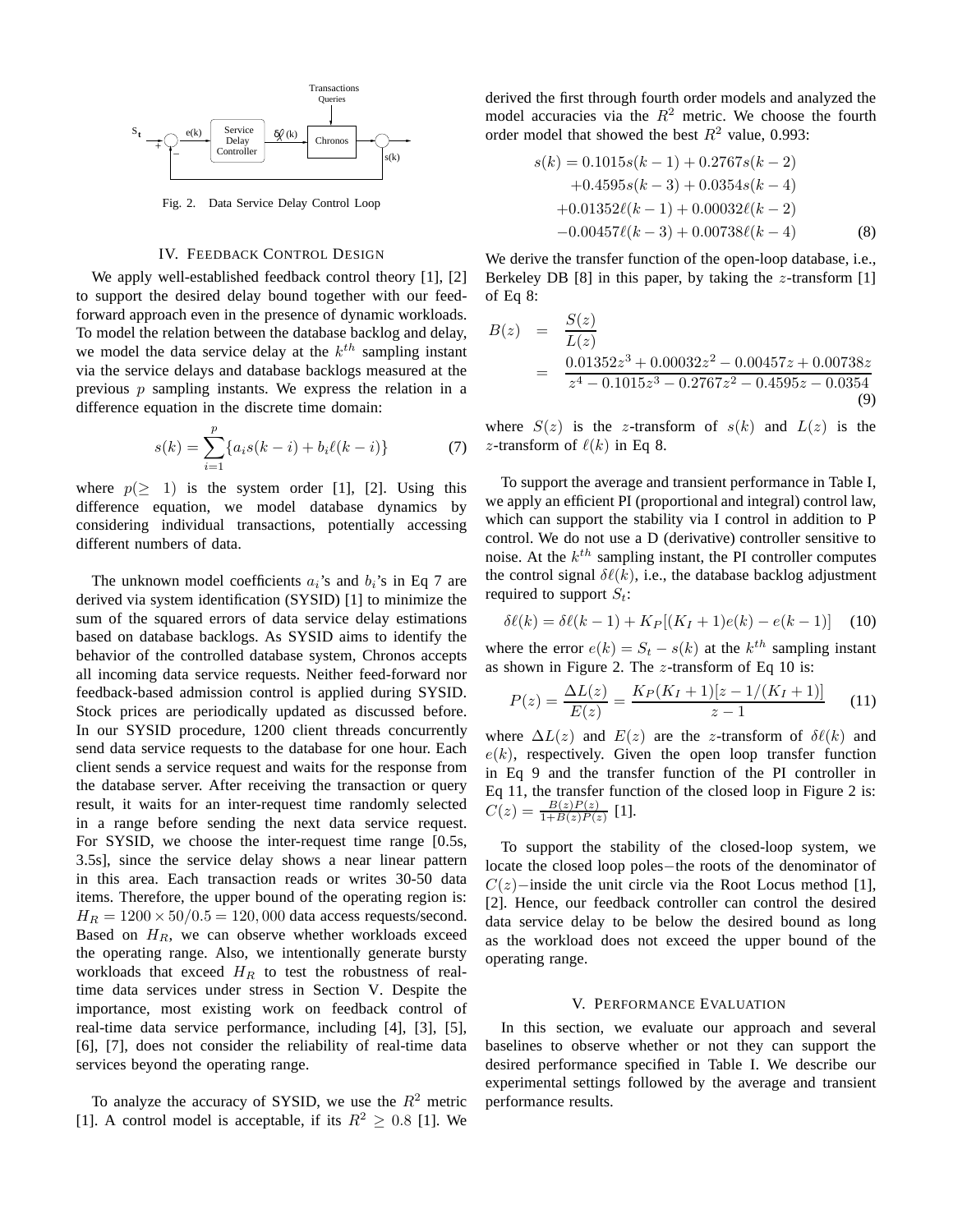TABLE II TESTED WORKLOADS

| Workload | $IRT (200s-600s)$ | #Threads | Load        |
|----------|-------------------|----------|-------------|
| W-1      | [1s, 1.5s]        | 1500     | $0.625H_B$  |
| $W-2$    | [0.1s, 0.5s]      | 1500     | $6.25H_R$   |
| $W-3$    | [0.1s, 0.5s]      | 1800     | $7.5H_B$    |
| W-4      | [0.1s, 0.5s]      | 2100     | $8.75H_{B}$ |

TABLE III TESTED APPROACHES

| Approach   | Description                             |  |
|------------|-----------------------------------------|--|
| Open       | Unmodified Berkeley DB [8]              |  |
| FC.        | Feedback control of data service delays |  |
| CLT.       | CLT-based admission control             |  |
| $CLT + FC$ | Integrated approach                     |  |

# *A. Experimental Settings*

In this set of experiments, we use three identical machines. Each of them has the dual core 1.6GHz CPU and 1GB memory. Every machine runs the 2.6.23 Linux kernel. A Chronos server, clients, and a stock quote server run on each of them, respectively.

For 80% of time, a client thread issues a query about stock prices. For the remaining 20% of time, a client requests a portfolio browsing, purchase, or sale transaction at a time. In fact, most service requests in e-commerce are queries. Thus, this setting is realistic. One experiment runs for 600s. For experimental purposes, we model bursty workloads. At the beginning of one experiment, the inter-request time (IRT) is randomly distributed in [3.5s, 4s]. At 200s, the range of the IRT is suddenly reduced to model bursty workload changes, and stays in the new range until the end of the experiment at 600s as shown in Table II.

To generate different intensity of incoming workloads for evaluation, we use four different workload settings with different IRT ranges during 200s and 600s of an experiment and different numbers of client threads as listed in Table II. Among these tested workloads, W-1 is within the operating range. The highest load generated by W-1 is  $0.625H_R$  where  $H_R$  is the upper bound of the operating range computed in Section IV. W-2, W-3, and W-4 generate workloads up to 6.25 $H_R$ , 7.5 $H_R$ , and 8.75 $H_R$ , respectively.

To achieve the desired performance, we consider the four approaches shown in Table III. Open, FC, and CLT are the baselines to which the performance of our integrated approach is compared.

- **Open** is the basic Berkeley DB [8].
- **CLT** applies the statistical predictive approach described in Section III without feedback control.





- **FC** is the closed-loop admission control scheme for real-time data services discussed in Section IV. No feed-forward technique is applied.
- **CLT+FC** integrates the CLT and FC.

Each performance data is averaged over 10 runs. We show the performance results observed between 100s and 600s to exclude the database initialization phase.

## *B. Performance of Open and CLT*

Neither Open nor CLT approach is able to support the desired service delay even under the lightest tested workload W-1. Open achieves the 4.64s average service delay. CLT decreases the average delay to 3.38s by applying the proactive backlog adaptation technique described in Section III. Although the CLT approach itself cannot support the desired service delay, it enhances the service delay by approximately 27% and throughput measured in terms of the total number of the processed data by 18% compared to Open.

CLT itself cannot achieve the desired performance, since it only supports weak convergence [13]; that is, the central limit theorem only states that the average of a large number of samples *approximates* the normal distribution. As OPEN and CLT fail to support the desired delay of data services for even W-1, we omit their performance results in the remainder of this paper.

# *C. Average Performance Analysis*

Figure 3 depicts the average service delays of FC and CLT+FC. In Figure 3, FC supports the desired average service delay of 2s up to W-3. In CLT+FC, the average service delay is controlled to be below the 2s set-point for all the tested workloads. Compared to FC, CLT+FC improves the average service delay up to 12.9%. In Figure 3, the average delay of CLT+FC for W-1 is longer than the delays for the heavier tested workloads, because feedback control dominates within the operating range. As the load increases beyond the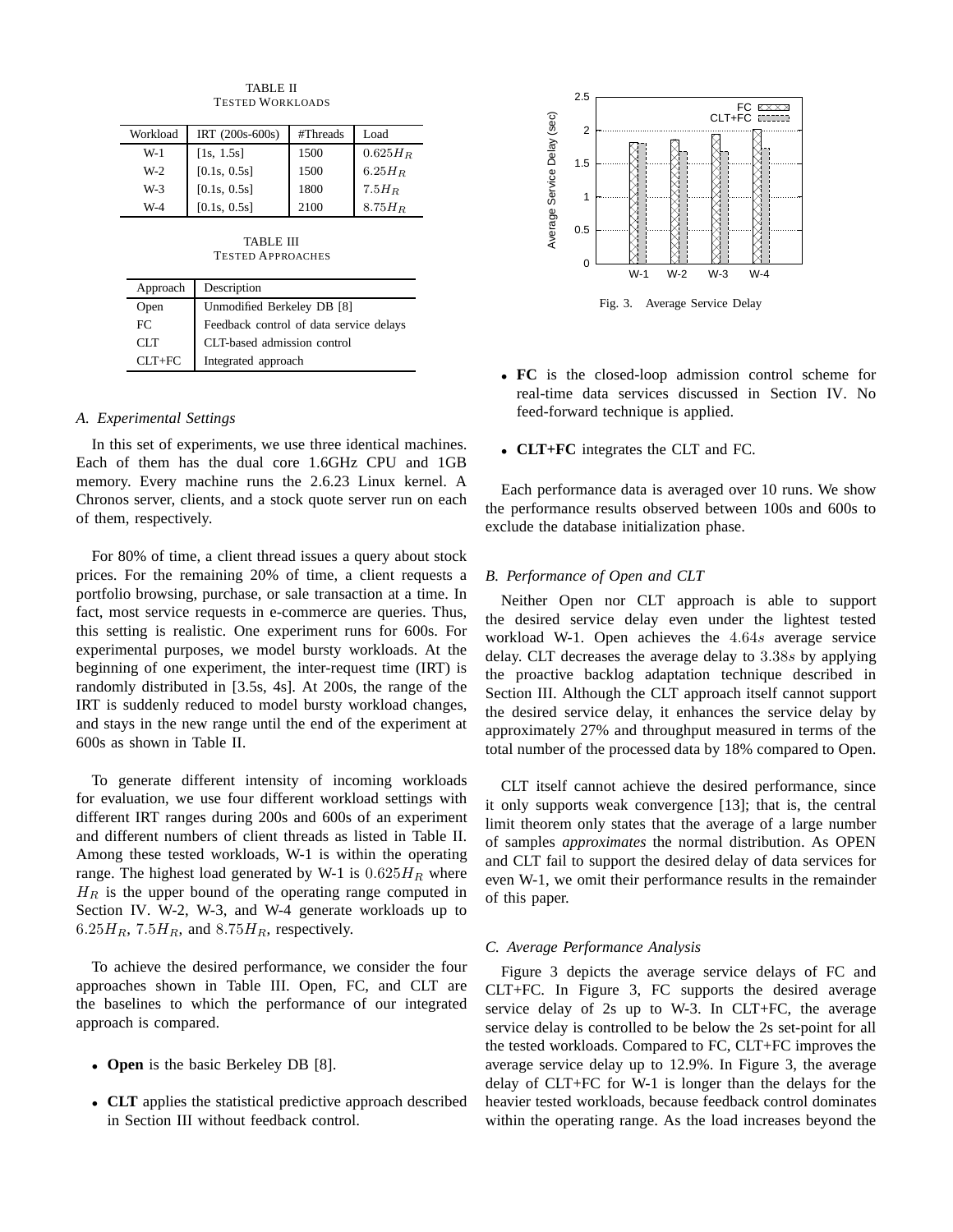

Fig. 4. Average Throughput

operating range, the feed-forward scheme proactively adapts the load more aggressively. As a result, it has more influence on performance for higher workloads.

Figure 4 plots the average throughput. In the figure, the throughput decreases as the load increases for both FC and CLT+FC. However, CLT+FC outperforms the FC in terms of throughput for all the tested workloads. CLT+FC increases the throughput by up to 15.8% compared to FC.

#### *D. Transient Performance Analysis*

Figure 5 shows the transient data service delay of FC. FC closely supports the desired data service delay for W-1. In Figure 5, however, it shows more delay oscillations and overshoots for W-2, W-3, and W-4.

Figure 6 depicts the transient data service delay of CLT+FC. Compared to FC, CLT+FC shows a considerably smaller number of overshoots. Also, the magnitude of overshoots are smaller than that of FC. These results demonstrate that our integrated approach effectively alleviates potentially adverse impacts of bursty workloads on real-time data service performance via proactive backlog adaptation in addition to feedback control of real-time data service performance.

Figure 7 illustrates the number of overshoots occurred between 200s and 600s in our experiments. In FC, the number of overshoots increases dramatically, showing oscillatory delays in Figure 5, as the workload increases. Notably, CLT+FC approach shows substantially fewer overshoots than FC does as shown in Figure 7 for all the tested workloads. In Figures 6 and 7, CLT+FC shows more overshoots for W-1 than the other workloads, because feedback control dominates within the operating range as discussed before. In the future, a more advanced approach will be investigated to reduce overshoots within the operating range too.

Overall, by seamlessly integrating feed-forward and feedback control techniques, we significantly enhance the robustness of real-time data services under overload compared



Fig. 5. Transient Service Delay (FC)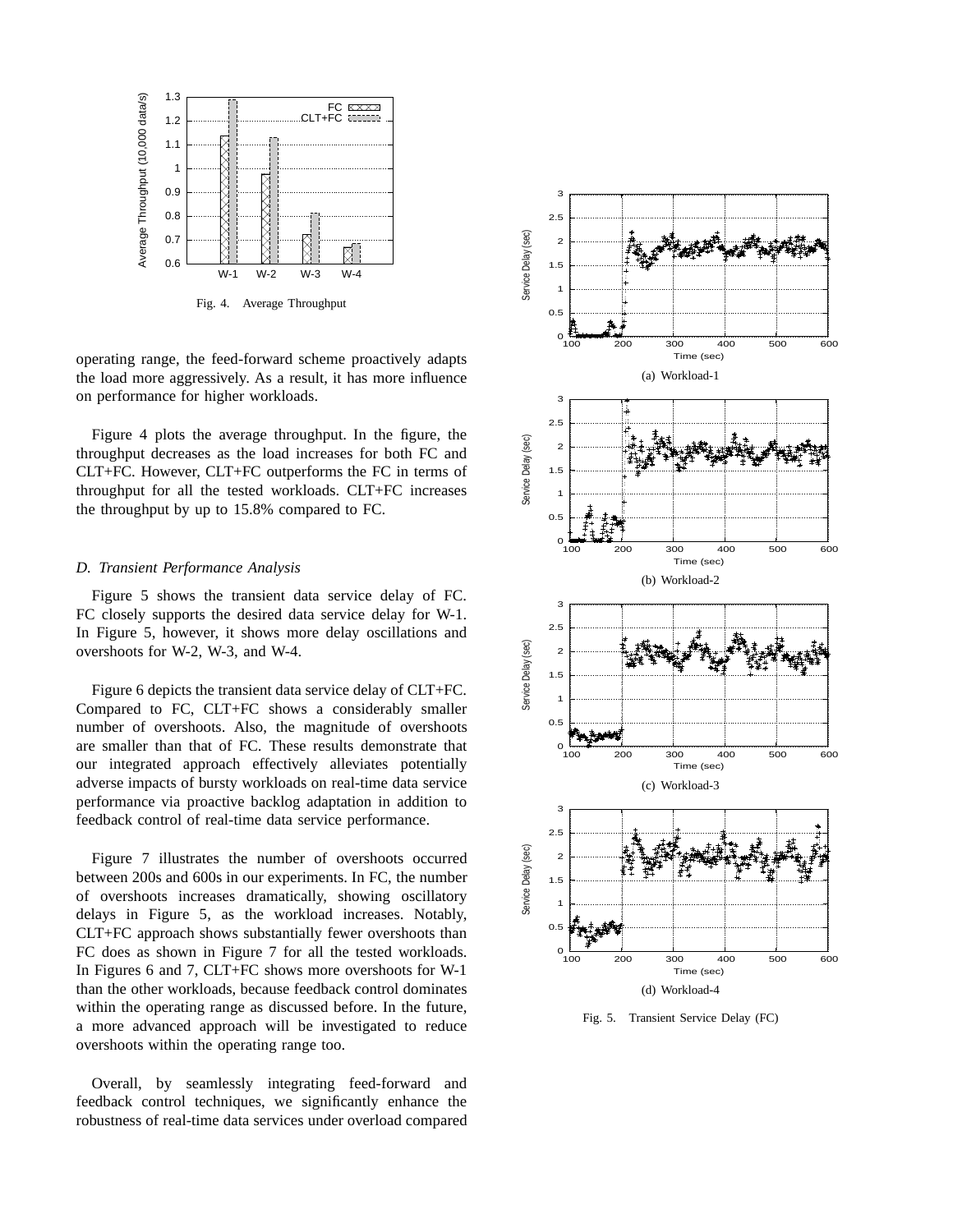

Fig. 6. Transient Service Delay (CLT+FC)



Fig. 7. Number of overshoots

to the tested baselines representing the state of art.

#### VI. RELATED WORK

Control theory has been applied to manage the performance of computer systems such as a web server [18], [19]. Feedback control is also applied to support real-time data services even in the presence of dynamic workloads [3], [4], [5]. Our previous work [6], [7] applies feedback control theory to manage the performance of a real database system. We are aware of no previous work on real-time data services that applies a predictive approach in addition to formal control theoretic techniques.

Sha et al [9] first investigated the benefits of integrating a queueing-theoretic predictor with a feedback control loop to enhance the web server performance. The queuing-theoretic predictor derives the expected service delay that is then used to dynamically change the service rate in order to fulfill the delay specifications. In [10], the authors use the M/M/1 queueing model to predict the web server delay. The queuing model is integrated with feedback control to manage the web server delay. However, queuing theory is not very effective to model bursty real-time database workloads. It is demonstrated in [12] that the performance of queueing-model-based feedback control degrades in the presence of bursty workloads.

In [11], an improved feed-forward scheme is presented. It replaces the queuing model with a predictor that uses a novel method to predict future delays with no assumption about the statistical properties of the incoming workload. The web server then adapts its resource allocation based on the predicted delay in the closed-loop. Model predictive control technique is applied to manage the CPU utilization in multiprocessor environment [20]. However, these approaches do not consider database-specific issues such as fine-grained data access delay prediction and integrated data service backlog adaptation.

In [21], the authors propose a prediction-based QoS management scheme for periodic queries over dynamic data